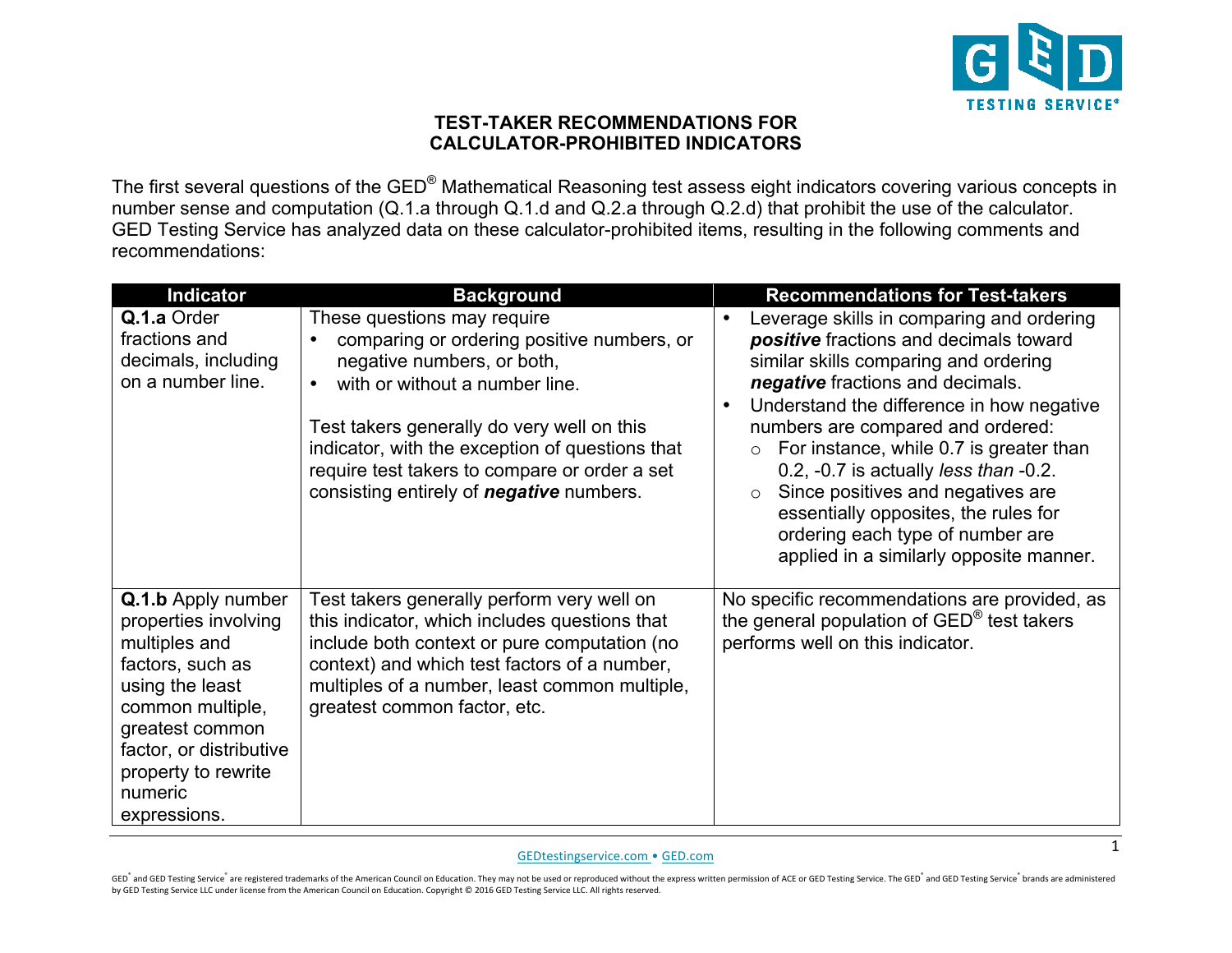

| <b>Indicator</b>                                                                                                                                                    | <b>Background</b>                                                                                                                                                                                                                                                                                                                                                                                                                                                                                                                                                                                                                                                                                                                                                               | <b>Recommendations for Test-takers</b>                                                                                                                                                                                                                                                                                    |
|---------------------------------------------------------------------------------------------------------------------------------------------------------------------|---------------------------------------------------------------------------------------------------------------------------------------------------------------------------------------------------------------------------------------------------------------------------------------------------------------------------------------------------------------------------------------------------------------------------------------------------------------------------------------------------------------------------------------------------------------------------------------------------------------------------------------------------------------------------------------------------------------------------------------------------------------------------------|---------------------------------------------------------------------------------------------------------------------------------------------------------------------------------------------------------------------------------------------------------------------------------------------------------------------------|
| <b>Q.1.c</b> Apply rules of<br>exponents in<br>numerical<br>expressions with<br>rational exponents<br>to write equivalent<br>expressions with<br>rational exponents | This indicator focuses primarily on the following<br>three rules of exponents:<br>• $(2^m)^n = 2^{mn}$<br>• $(2^m)(2^n) = 2^{m+n}$<br>• $2^m/2^n = 2^{m-n}$<br>(NOTE: Numbers other than 2 are used as the<br>base for exponential expressions, and numbers<br>are used in place of letters in test items.)<br>In general, test takers struggle with this<br>indicator—even the least complex items<br>involving only one operation and positive<br>integer exponents. Introducing more complex<br>elements, such as multiple operations, negative<br>or fractional exponents, or coefficients-e.g.,<br>$3(24)$ – only exacerbates difficulties for test<br>takers. Data analysis of items at this indicator<br>suggests that a high degree of guessing may<br>be taking place. | Begin from the ground up in learning the<br>concepts contained in this indicator:<br>Learn how to calculate numbers raised<br>to a power,<br>Move on to the three rules of<br>exponents, and<br>Learn to calculate with<br>coefficients,<br>negative powers,<br>fractional powers, and<br>multiple operations.<br>$\circ$ |

GED<sup>\*</sup> and GED Testing Service<sup>\*</sup> are registered trademarks of the American Council on Education. They may not be used or reproduced without the express written permission of ACE or GED Testing Service. The GED<sup>\*</sup> and GED by GED Testing Service LLC under license from the American Council on Education. Copyright © 2016 GED Testing Service LLC. All rights reserved.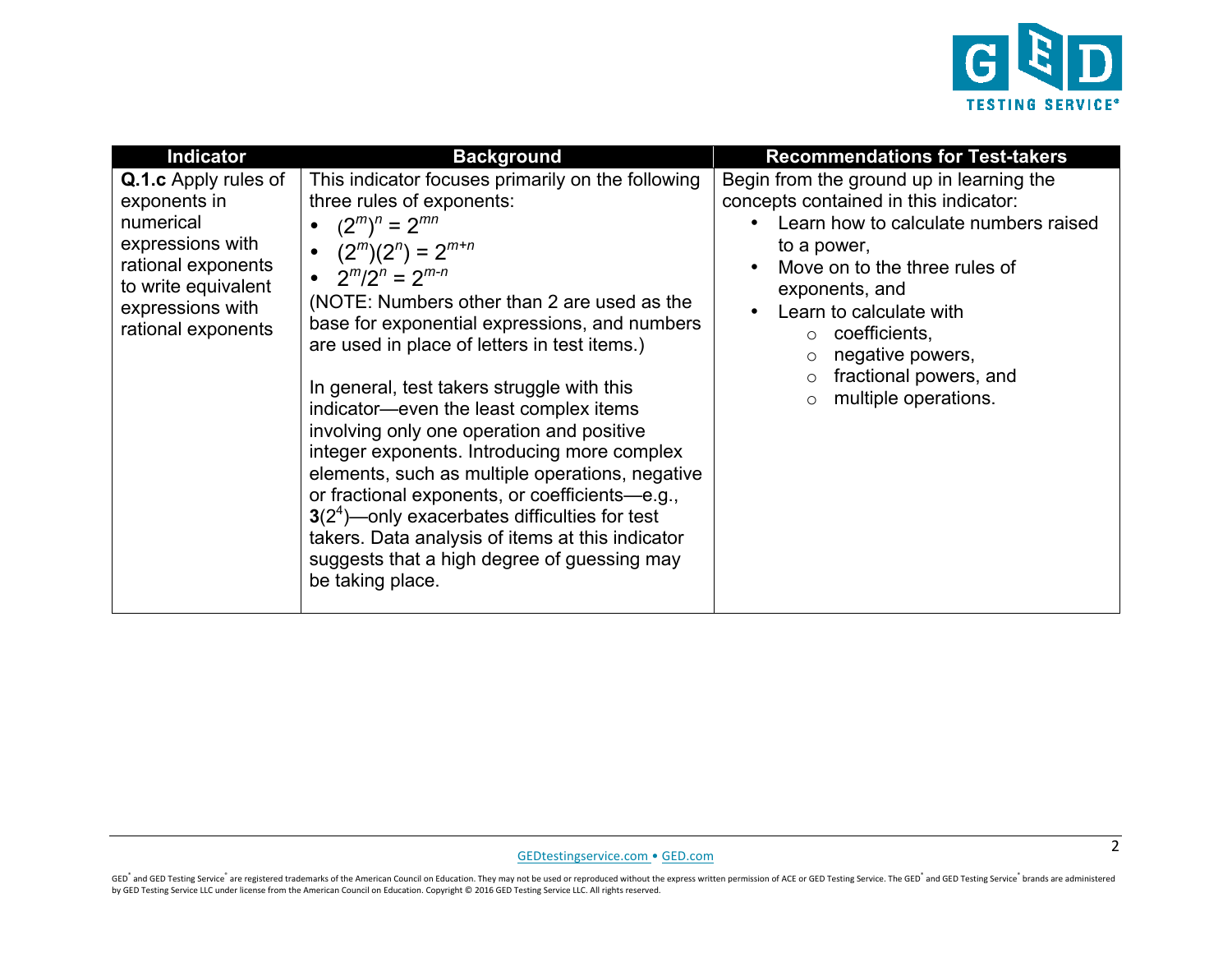

| <b>Indicator</b>                                                                                                                                                                                                                                                     | <b>Background</b>                                                                                                                                                                                                                                                                                                                                                                                                                                                                                                                                                                                                                                                                                                                                                                          | <b>Recommendations for Test-takers</b>                                                                                                                                                                                                                                                                                                                                                                                                                                                                                                                                       |
|----------------------------------------------------------------------------------------------------------------------------------------------------------------------------------------------------------------------------------------------------------------------|--------------------------------------------------------------------------------------------------------------------------------------------------------------------------------------------------------------------------------------------------------------------------------------------------------------------------------------------------------------------------------------------------------------------------------------------------------------------------------------------------------------------------------------------------------------------------------------------------------------------------------------------------------------------------------------------------------------------------------------------------------------------------------------------|------------------------------------------------------------------------------------------------------------------------------------------------------------------------------------------------------------------------------------------------------------------------------------------------------------------------------------------------------------------------------------------------------------------------------------------------------------------------------------------------------------------------------------------------------------------------------|
| Q.1.d Identify<br>absolute value of a<br>rational number as<br>its distance from 0<br>on the number line<br>and determine the<br>distance between<br>two rational<br>numbers on the<br>number line,<br>including using the<br>absolute value of<br>their difference. | This indicator contains two skills:<br>1) calculating the distance between two<br>points on a number line; and<br>creating and identifying absolute value<br>2)<br>expressions to model this distance.<br>Test takers generally perform better on the first<br>type of item, even in instances where a number<br>line is not present as a visual aid.<br>Test takers perform less well on the second<br>type of item, even though a number line is<br>typically present in items.                                                                                                                                                                                                                                                                                                          | Focus on the calculation of distances<br>between two points on a number line,<br>especially when one or both of the<br>numbers is negative.<br>Calculate with all types of numbers, since<br>$\bullet$<br>points on the number line may be<br>represented by integers, decimals, or<br>fractions.<br>Focus on the concept of creating and<br>$\bullet$<br>identifying absolute value expressions<br>that model the distance between two<br><b>points</b> on a number line. (These concepts<br>are very closely related, and may be taught<br>simultaneously or in sequence.) |
| Q.2.a Perform<br>addition,<br>subtraction,<br>multiplication, and<br>division on rational<br>numbers.                                                                                                                                                                | This indicator involves pure computation (items<br>contain no context, just computation only).<br>Calculations may involve one or more operations,<br>and items may require calculation with integers,<br>decimals, and/or fractions (including mixed<br>numbers), all of which may be positive or negative.<br>This indicator also includes the skill known as order<br>of operations (frequently taught via the acronym<br>PEMDAS - Parentheses, Exponents, Multiplication<br>and Division, Addition and Subtraction - sometimes<br>also abbreviated "Please Excuse My Dear Aunt<br>Sally"). This is a wide range of granular skills (e.g.,<br>multiply integers, add fractions) and not every<br>individual skill is assessed on every form of the<br>GED® Mathematical Reasoning test. | Be able to<br>Multiply and divide with decimals,<br>$\bullet$<br>Compute<br>$\bullet$<br>with fractions<br>$\circ$<br>using order of operations<br>$\circ$<br>with mixed numbers<br>$\circ$<br>with negative numbers<br>$\circ$                                                                                                                                                                                                                                                                                                                                              |

GEDtestingservice.com . GED.com

GED<sup>®</sup> and GED Testing Service® are registered trademarks of the American Council on Education. They may not be used or reproduced without the express written permission of ACE or GED Testing Service. The GED® and GED Test by GED Testing Service LLC under license from the American Council on Education. Copyright © 2016 GED Testing Service LLC. All rights reserved.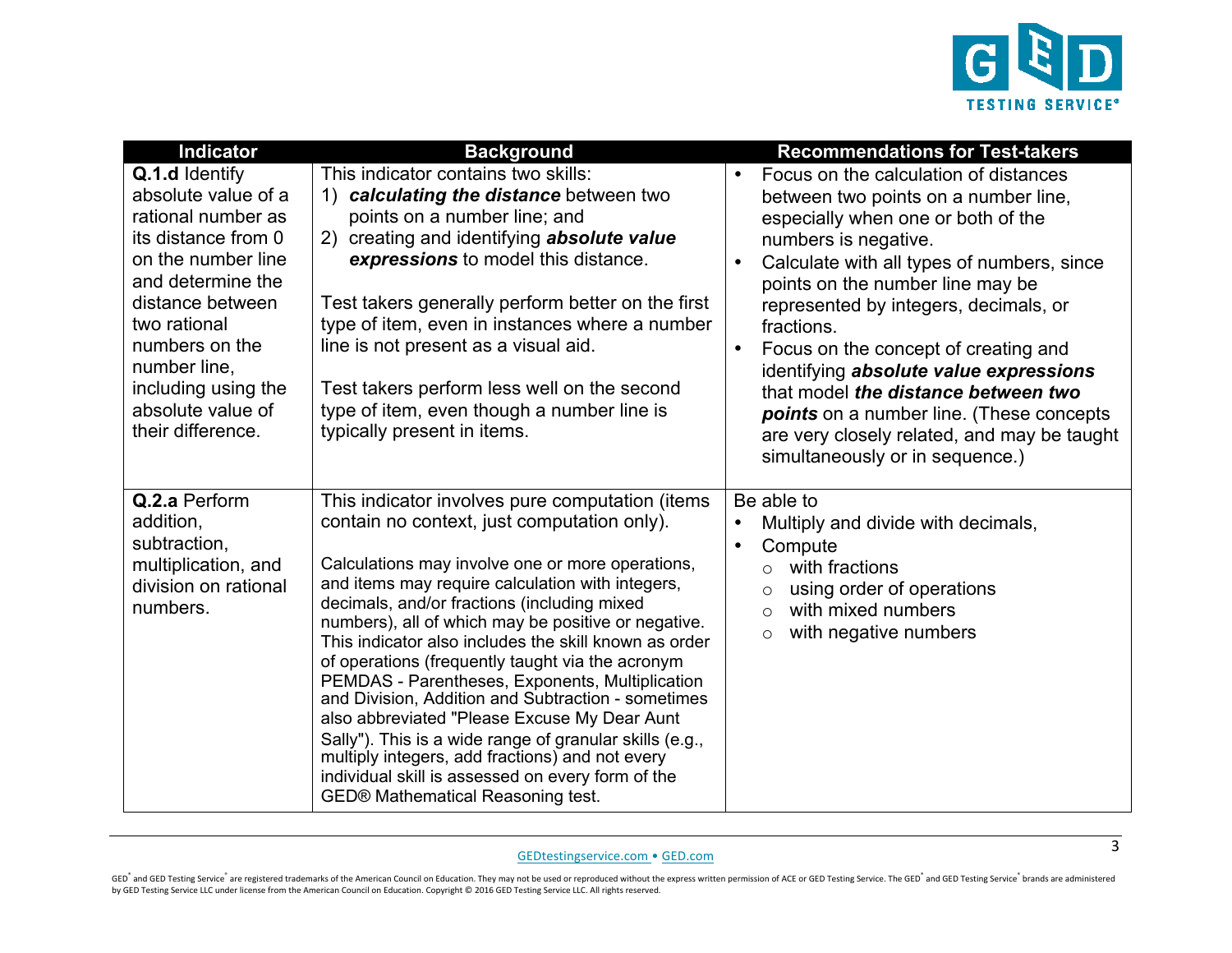

| <b>Indicator</b>                        | <b>Background</b>                                                                                 | <b>Recommendations for Test-takers</b>                                                  |
|-----------------------------------------|---------------------------------------------------------------------------------------------------|-----------------------------------------------------------------------------------------|
| Q.2.b Perform                           | This indicator tests one or more of a number of                                                   | Memorize the first 12 perfect squares (1, 4,                                            |
| computations and<br>write numerical     | skills, all involving numerical squares or square<br>roots (without the use of variables).        | $9, \ldots, 144$ ,<br>Understand the inverse relationship                               |
| expressions with                        |                                                                                                   | between pairs of squares and square roots;                                              |
| squares and square                      | Skills that test takers can expect to encounter                                                   | i.e., $12^2$ = 144 and $\sqrt{144}$ = 12.                                               |
| roots of positive,<br>rational numbers. | include<br>squaring a number,<br>$\bullet$                                                        | Understand the difference in squaring a                                                 |
|                                         | taking the root of a perfect square,                                                              | negative number, such as $(-3)^2 = 9$ , and the<br>negative of a square number, such as |
|                                         | simplifying and computing with non-perfect                                                        | $-3^{2} = -9$ .                                                                         |
|                                         | square roots, and                                                                                 | Practice computing with squares and                                                     |
|                                         | computing with squares, roots, and other<br>rational numbers in combination.                      | square roots that include fractions and<br>decimals.                                    |
|                                         |                                                                                                   | Strengthen skills at simplifying, and                                                   |
|                                         | While test takers do fairly well with simple                                                      | computing with, non-perfect square roots                                                |
|                                         | squares and square roots, there is a sharp<br>drop-off in performance on items involving          | (e.g., $\sqrt{12} = 2\sqrt{3}$ )                                                        |
|                                         | additional or more complex computations.                                                          |                                                                                         |
|                                         |                                                                                                   |                                                                                         |
| Q.2.c Perform<br>computations and       | This indicator is quite similar to Q.2.b, with the<br>difference being the degree-cubes and cube  | Memorize the first 6 perfect cubes (1, 8, 27,<br>$, 216$ ).                             |
| write numerical                         | roots instead of squares and square roots.                                                        | Perform/understand the recommendations<br>$\bullet$                                     |
| expressions with                        |                                                                                                   | for Q.2.b but with cubes rather than                                                    |
| cubes and cube<br>roots of rational     | Beyond that difference, the type of calculations<br>that are found in items at this indicator are | squares, noting that there is no difference<br>between the cube of a negative and the   |
| numbers.                                | essentially the same as those at Q.2.b. As with                                                   | negative of a cube, e.g., $(-3)^3 = -3^3 = -27$ .                                       |
|                                         | Q.2.b, test takers do fairly well on items                                                        |                                                                                         |
|                                         | involving simple cubes and cube roots, with a<br>similar drop-off in performance on items         |                                                                                         |
|                                         | involving additional or more complex                                                              |                                                                                         |
|                                         | computations.                                                                                     |                                                                                         |
|                                         |                                                                                                   |                                                                                         |

GEDtestingservice.com . [GED.com](https://www.ged.com)

GED<sup>\*</sup> and GED Testing Service<sup>\*</sup> are registered trademarks of the American Council on Education. They may not be used or reproduced without the express written permission of ACE or GED Testing Service. The GED<sup>\*</sup> and GED by GED Testing Service LLC under license from the American Council on Education. Copyright © 2016 GED Testing Service LLC. All rights reserved.